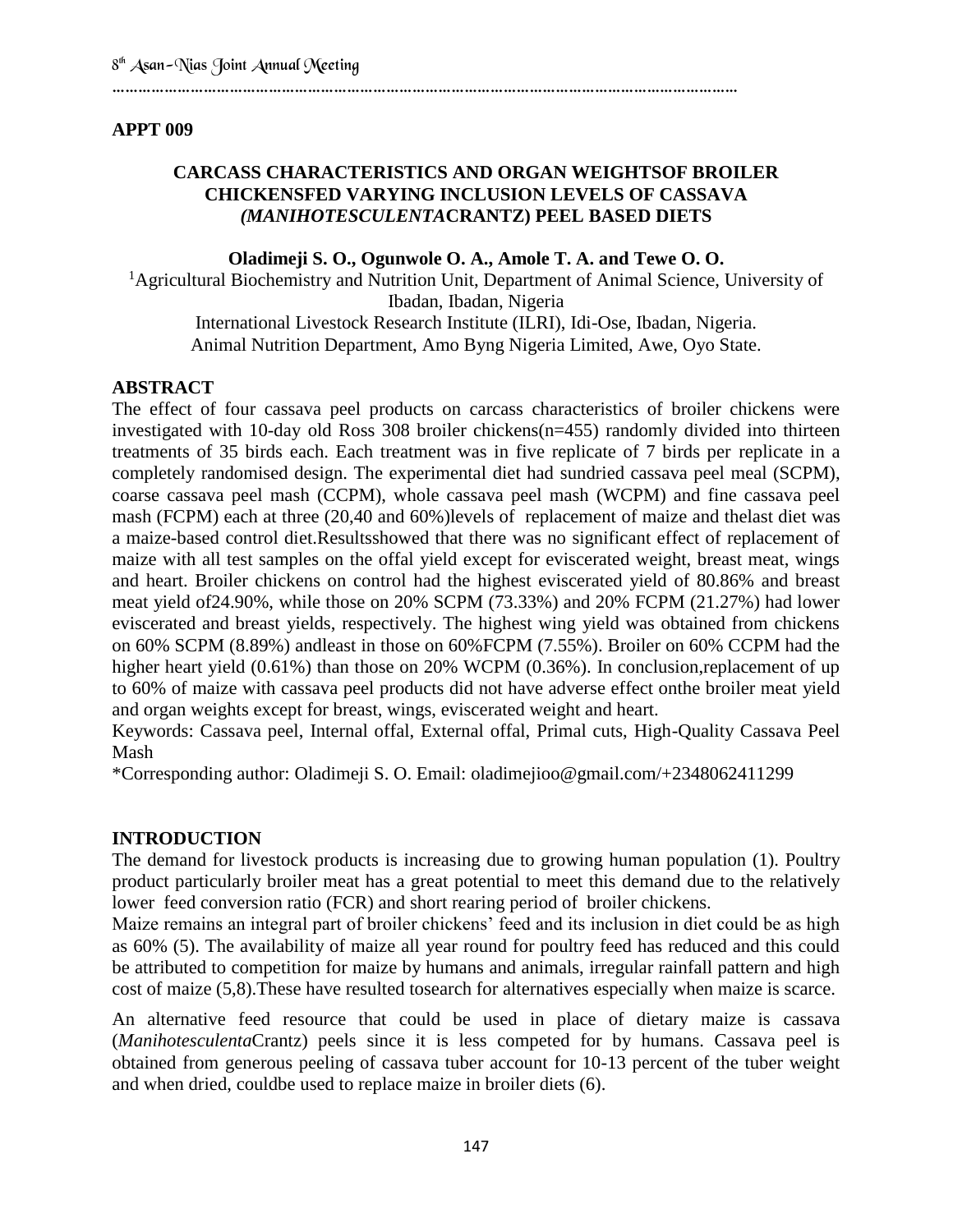……………………………………………………………………………………………………………………………...

Cassava peel could not be used wet and needed to be processed into dried form. Researchers has adopted different method of processing of cassava peel formonogastric diet with success(1,2,6,7) with sun-drying commonly adopted. Findings of (8) also noted that it is practically impossible to sun-dry fresh cassava peel during the wet season as it requires 2-3 days to reduce the moisture content of cassava peel to 20% or less for marketing.It was thereforesuggested that a new processing method similar to garri but without fermentation would be required which would facilitate sundryingin less than 6 hours.

These methods involve combination of different physical methods such as grating, dewatering, pulverizing and sun-drying. There is therefore the need to documentinformation on the effect of these different cassava peel products on carcass characteristics and organ weights of broiler chickens fed varying dietary level of cassava peel products which wereinvestigated in this study.

# **MATERIALS AND METHODS TEST MATERIAL**

Fresh cassava peel from white varieties of cassava was obtained from cassava processing plant in Ajegunle, Oyo, Oyo State. The cassava peel was then transported to International Livestock Research Institute for processing into products. One part was sorted for stump or foreign materials, sundriedfor 2-3 hours andmilled to becomeSundried Cassava Peel Meal (SCPM). Other products: Whole Cassava Peel Mash (WCPM), Fine Cassava Peel Mash (FCPM) and Coarse Cassava Peel Mash (CCPM) were obtained using the processing method of (8).

# **EXPERIMENTAL ANIMAL**

A total 10-day old Ross 308 broiler chickens (n=455) were randomly distributed into 13treatment groups of 35 birds. Each group was in five replicates of 7 birds per replicate.

#### **Table 2: Gross composition (g/100g DM) of the experimental control grower and finisher diet EXPERIMENTAL DIETARY LAYOUT** The experiment was  $a(4x3)+1$ augmentedfactorial arrangement in a complete randomized design. There were four cassava peel products sundried cassava peel meal (SCPM), coarse cassava peel mash (CCPM), whole cassava peel mash (WCPM) and fine cassava peel mash (FCPM) and three levels (%)of replacement of maize 20,40 and 60% and augmented with a maize-based diet (control). The experimental diet was formulated for growing (days 10- 24) and finishing (days 24-46) phases. **Ingredients Growe r Finisher** Soya oil 2.70 1.50 Maize 50.00 52.00 Wheat bran 7.68 8.91 Soycake (45%) 30.30 13.80 Full fat soya  $5.00$   $20.00$  $CaCO<sub>3</sub> (35%)$  1.00 0.80 Di-Calcium Phosphate 2.00 1.90

#### **CARCASS ANALYSIS**

At day 46 of the experiment, two birds

| - - <i>- .</i> . - <b>.</b> |      |      |
|-----------------------------|------|------|
| Di-Calcium Phosphate        | 2.00 | 1.90 |
| Salt                        | 0.35 | 0.37 |
|                             |      |      |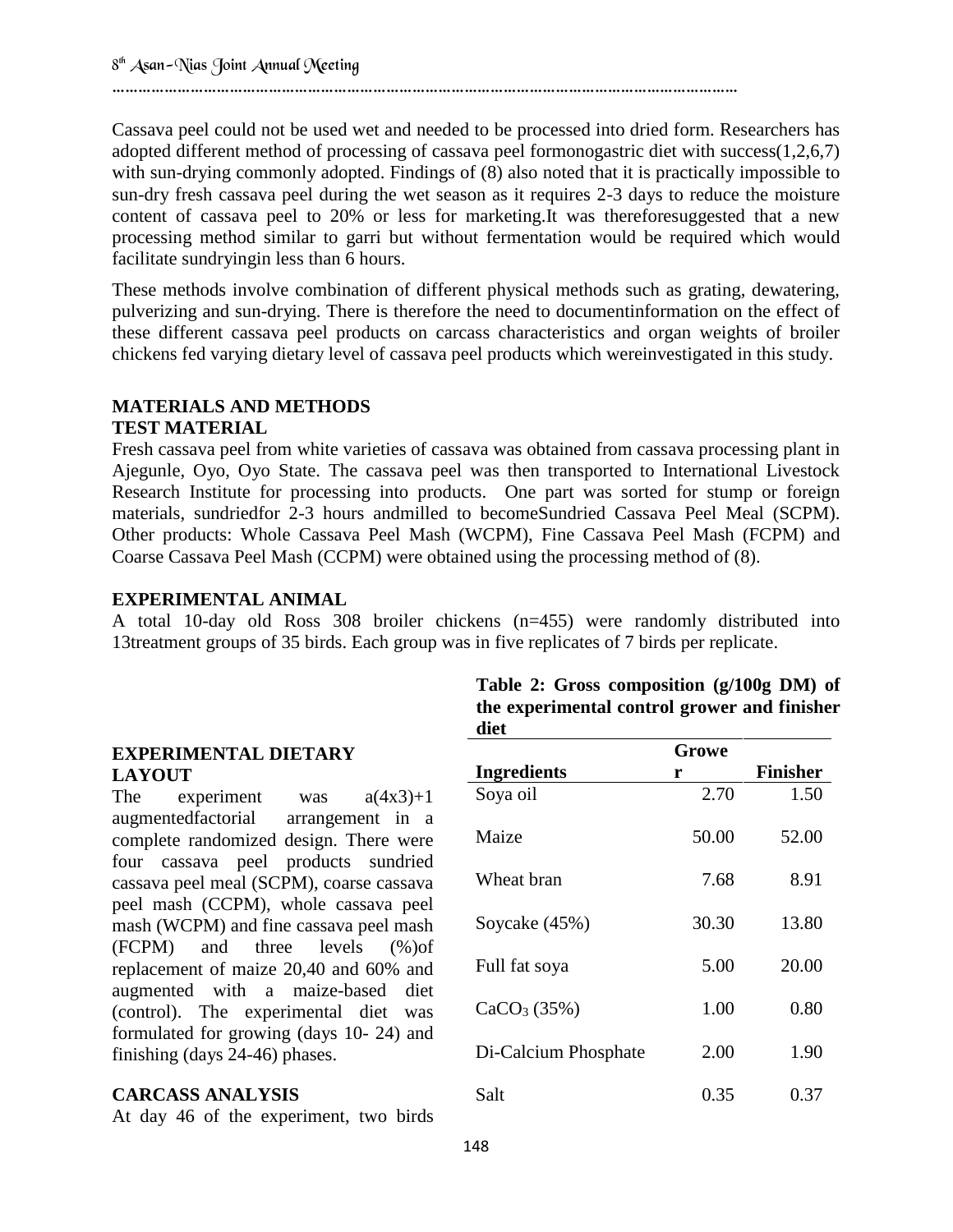with body weight closest to the group average weight were selected per replicate and were properly tagged. All the selected birds were starved of feed over-night. The birds were sacrificed, to bleed, defeathered and properly dissected into various parts and weights recorded. The different parts were calculated and reported in relative percentage of the live weight of birds

……………………………………………………………………………………………………………………………...

| Lysine                      | 0.42           | 0.19    |  |  |
|-----------------------------|----------------|---------|--|--|
| DL-methionine               | 0.20           | 0.18    |  |  |
| $*$ Premix                  | 0.25           | 0.25    |  |  |
| Toxin binder                | 0.10           | 0.10    |  |  |
| <b>Total</b>                | 100.00         | 100.00  |  |  |
| <b>Calculated Nutrients</b> |                |         |  |  |
| Crude Protein (%)           | 20.90          | 19.51   |  |  |
| Metabolizable<br>energy     | 3050.5         |         |  |  |
| (Kcal/Kg)                   | $\overline{0}$ | 3103.90 |  |  |
| Crude Fibre                 | 3.20           | 3.40    |  |  |
| Methionine (%)              | 0.51           | 0.48    |  |  |
| Calcium (%)                 | 0.99           | 0.85    |  |  |
| AvailablePhosphorus         |                |         |  |  |
| (% )                        | 0.51           | 0.49    |  |  |
| Lysine $(\%)$               | 1.40           | 1.16    |  |  |

#### **RESULTS AND DISCUSSION**

The effect of graded dietary levels of cassava peel products based diet on carcass characteristics and organ weights are shown in Tables 2 and Table 3. Results showed no significant effectof replacement of maize with all test cassava peel products on the offal yield except for eviscerated weight, breast meat,wings and heart. Birds on control diet had the highest eviscerated yield (80.86%) while the least yield was recorded by chickens on 20% SCPM (73.33%).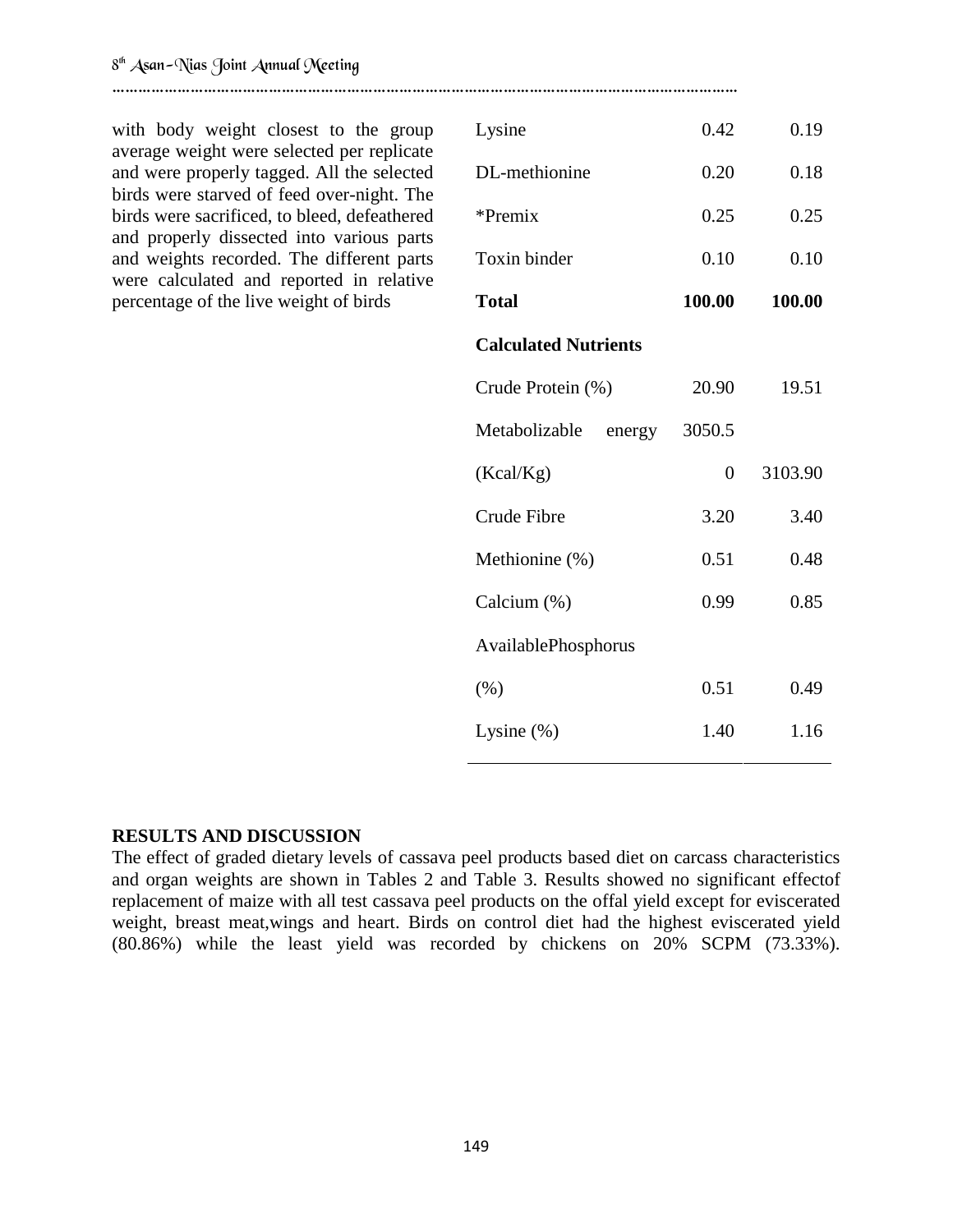| Table 2. The effect of graded level of cassava peer based thets on carcass primal cuts of broner chickens 70<br>Cassava Peel | Inclusion      | Eviscerated Carcass |       | Shank Head Neck Thigh |      |      |       | Drum         | <b>Breast</b>       | Back  | Wings                         |
|------------------------------------------------------------------------------------------------------------------------------|----------------|---------------------|-------|-----------------------|------|------|-------|--------------|---------------------|-------|-------------------------------|
| Product                                                                                                                      | level          |                     |       |                       |      |      |       | <b>Stick</b> |                     |       |                               |
| Control                                                                                                                      | $\overline{0}$ | $80.86^{a}$         | 74.02 | 4.02                  | 2.71 | 4.49 | 10.98 | 10.76        | $24.90^{\rm a}$     |       | 14.06 $8.\overline{14^{abc}}$ |
|                                                                                                                              | 20             | $73.33^{b}$         | 70.63 | 4.31                  | 2.96 | 4.57 | 11.85 | 10.95        | $23.05^{ab}$        |       | 12.15 8.18 <sup>abc</sup>     |
| Sundried                                                                                                                     | 40             | $80.22^{\text{a}}$  | 72.39 | 3.65                  | 3.28 | 4.73 | 12.85 | 10.64        | $22.77^{ab}$        | 12.09 | 8.36 <sup>abc</sup>           |
|                                                                                                                              | 60             | $80.22^{\text{a}}$  | 72.26 | 4.68                  | 3.25 | 4.17 | 10.91 | 10.81        | $22.83^{ab}$        | 14.00 | 8.89 <sup>a</sup>             |
|                                                                                                                              | 20             | 79.67 <sup>a</sup>  | 72.39 | 4.30                  | 2.85 | 3.96 | 11.26 | 10.81        | $23.53^{ab}$        |       | 14.14 $8.14^{abc}$            |
| Coarse                                                                                                                       | 40             | $80.23^a$           | 72.76 | 4.50                  | 2.99 | 4.60 | 11.52 | 10.69        | 22.48 <sup>ab</sup> | 14.51 | 8.33 <sup>abc</sup>           |
|                                                                                                                              | 60             | $76.62^{ab}$        | 69.48 | 4.34                  | 2.80 | 4.25 | 11.28 | 10.68        | $22.90^{ab}$        |       | 11.71 $8.24^{abc}$            |
|                                                                                                                              | 20             | $79.03^{ab}$        | 72.06 | 3.90                  | 3.14 | 4.47 | 11.63 | 10.16        | $24.02^{ab}$        | 12.27 | 8.27 <sup>abc</sup>           |
| Whole                                                                                                                        | 40             | 78.85 <sup>ab</sup> | 71.68 | 4.51                  | 2.79 | 4.25 | 11.18 | 9.45         | $23.01^{ab}$        |       | 13.97 8.18abc                 |
|                                                                                                                              | 60             | 79.68 <sup>a</sup>  | 71.81 | 4.87                  | 2.92 | 4.36 | 11.78 | 1051         | $22.15^{ab}$        | 12.35 | $8.01^{bc}$                   |
|                                                                                                                              | 20             | $77.57^{ab}$        | 69.63 | 4.64                  | 3.32 | 4.34 | 11.37 | 10.43        | 21.77 <sup>b</sup>  | 13.06 | 8.36 <sup>abc</sup>           |
| Fine                                                                                                                         | 40             | 78.75 <sup>ab</sup> | 71.68 | 4.23                  | 2.86 | 4.37 | 11.55 | 10.80        | $23.21^{ab}$        | 13.70 | $8.40^{ab}$                   |
|                                                                                                                              | 60             | $79.30^{ab}$        | 72.27 | 4.12                  | 2.93 | 4.40 | 11.06 | 10.67        | $23.39^{ab}$        | 14.20 | 7.55 <sup>c</sup>             |
|                                                                                                                              | <b>SEM</b>     | 0.51                | 0.44  | 0.097                 | 0.07 | 0.10 | 0.17  | 0.14         | 0.23                | 0.25  | 0.07                          |

|  | Table 2: The effect of graded level of cassava peel based diets on carcass primal cuts of broiler chickens % |
|--|--------------------------------------------------------------------------------------------------------------|
|  |                                                                                                              |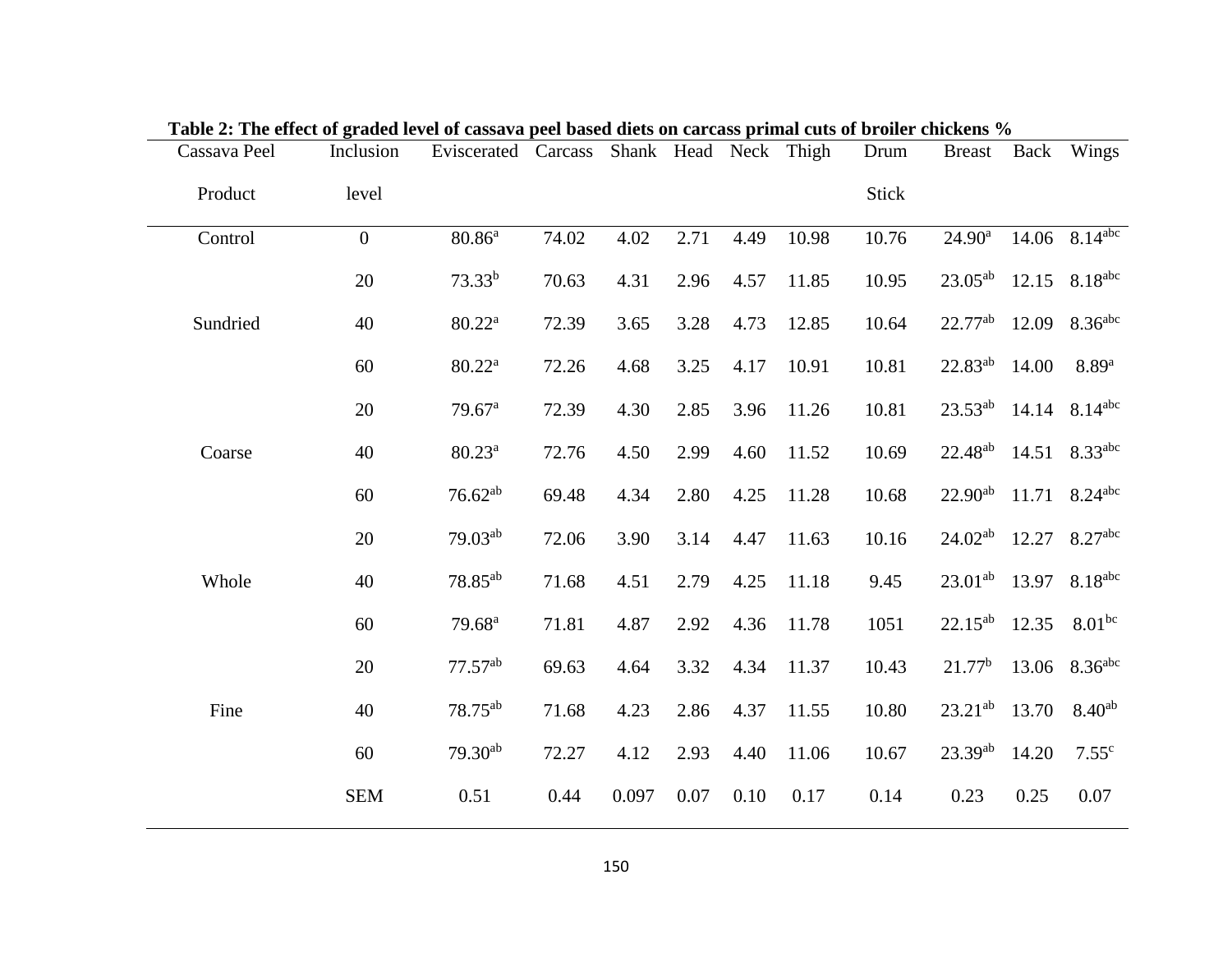abcMeans with the same superscripts in the same column are not significantly different (P>0.05) SEM= Standard error of mean; All values are in % of live weight.

| Cassava Product | Inclusion level  | FG   | $\mathop{\mathrm{EG}}\nolimits$ | Liver    | Heart                 | auca icycl of cassava peci basca ulcis on felatryc of gan of broner emenciis (707)<br>Kidney | Spleen | $IL$ (cm) | IntWt | <b>AFAT</b> |
|-----------------|------------------|------|---------------------------------|----------|-----------------------|----------------------------------------------------------------------------------------------|--------|-----------|-------|-------------|
| Control         | $\boldsymbol{0}$ | 2.88 | 1.88                            | 2.16     | 0.50 <sup>abc</sup>   | 0.00                                                                                         | 0.11   | 236.67    | 4.95  | 0.25        |
|                 | 20               | 3.41 | 2.35                            | 1.85     | $0.52$ <sup>abc</sup> | 0.01                                                                                         | 0.08   | 216       | 5.77  | 0.00        |
| Sundried        | 40               | 3.05 | 2.03                            | 2.02     | $0.56^{ab}$           | 0.02                                                                                         | 0.11   | 224.00    | 5.68  | 0.84        |
|                 | 60               | 3.25 | 2.26                            | 1.96     | $0.49$ <sup>abc</sup> | 0.01                                                                                         | 0.10   | 217.67    | 6.66  | 0.17        |
|                 | 20               | 3.13 | 2.29                            | 1.82     | $0.61^{\rm a}$        | 0.01                                                                                         | 0.09   | 209.67    | 5.23  | $0.00\,$    |
| Coarse          | 40               | 3.44 | 2.05                            | 1.62     | $0.40^{bc}$           | 0.01                                                                                         | 0.09   | 213.67    | 5.42  | 0.31        |
|                 | 60               | 3.06 | 2.00                            | 1.80     | $0.48$ <sup>abc</sup> | 0.01                                                                                         | 0.10   | 240.67    | 5.65  | 0.20        |
|                 | 20               | 2.71 | 1.94                            | 2.24     | 0.36 <sup>c</sup>     | 0.01                                                                                         | 0.07   | 22.67     | 5.74  | 0.72        |
| Whole           | 40               | 3.12 | 2.06                            | 2.02     | $0.44$ <sup>abc</sup> | 0.02                                                                                         | 0.09   | 214.00    | 5.37  | 0.00        |
|                 | 60               | 2.72 | 1.95                            | 2.05     | $0.46$ <sup>abc</sup> | 0.01                                                                                         | 0.07   | 138.33    | 6.04  | 0.28        |
|                 | 20               | 3.35 | 2.22                            | 1.97     | $0.46$ <sup>abc</sup> | 0.01                                                                                         | 0.11   | 202.67    | 5.73  | 0.45        |
| Fine            | 40               | 2.97 | 1.96                            | 1.61     | 0.51 <sup>abc</sup>   | 0.02                                                                                         | 0.12   | 221.00    | 6.19  | 0.00        |
|                 | 60               | 2.72 | 1.85                            | 1.61     | 0.51 <sup>abc</sup>   | 0.00                                                                                         | 0.1    | 218.33    | 5.89  | 0.15        |
|                 | <b>SEM</b>       | 0.07 | 0.04                            | $0.07\,$ | 0.02                  | 0.00                                                                                         | 0.004  | 6.13      | 0.16  | $0.07\,$    |

| Table 3: The effect of graded level of cassava peel based diets on relative organ of broiler chickens (%). |  |  |
|------------------------------------------------------------------------------------------------------------|--|--|
|                                                                                                            |  |  |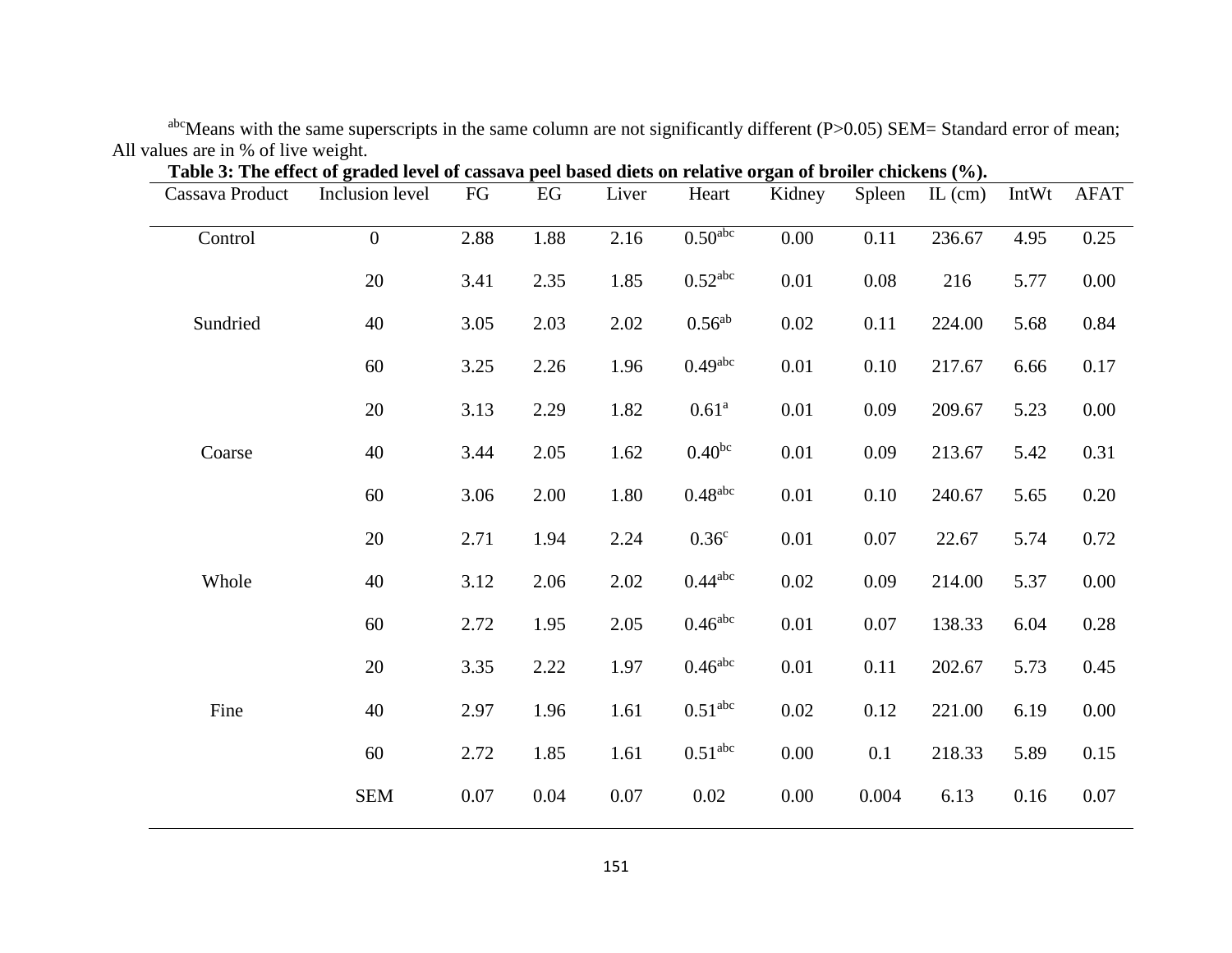abcMeans with the same superscripts in the same column are not significantly different (P>0.05). All values were calculated from percentage of live weight. SEM= Standard error of mean; FG=Full gizzard, EG=Empty gizzard, IL= Intestinal length, AFAT= Abdominal fat, Intwt= %Intestinal weight in live weight.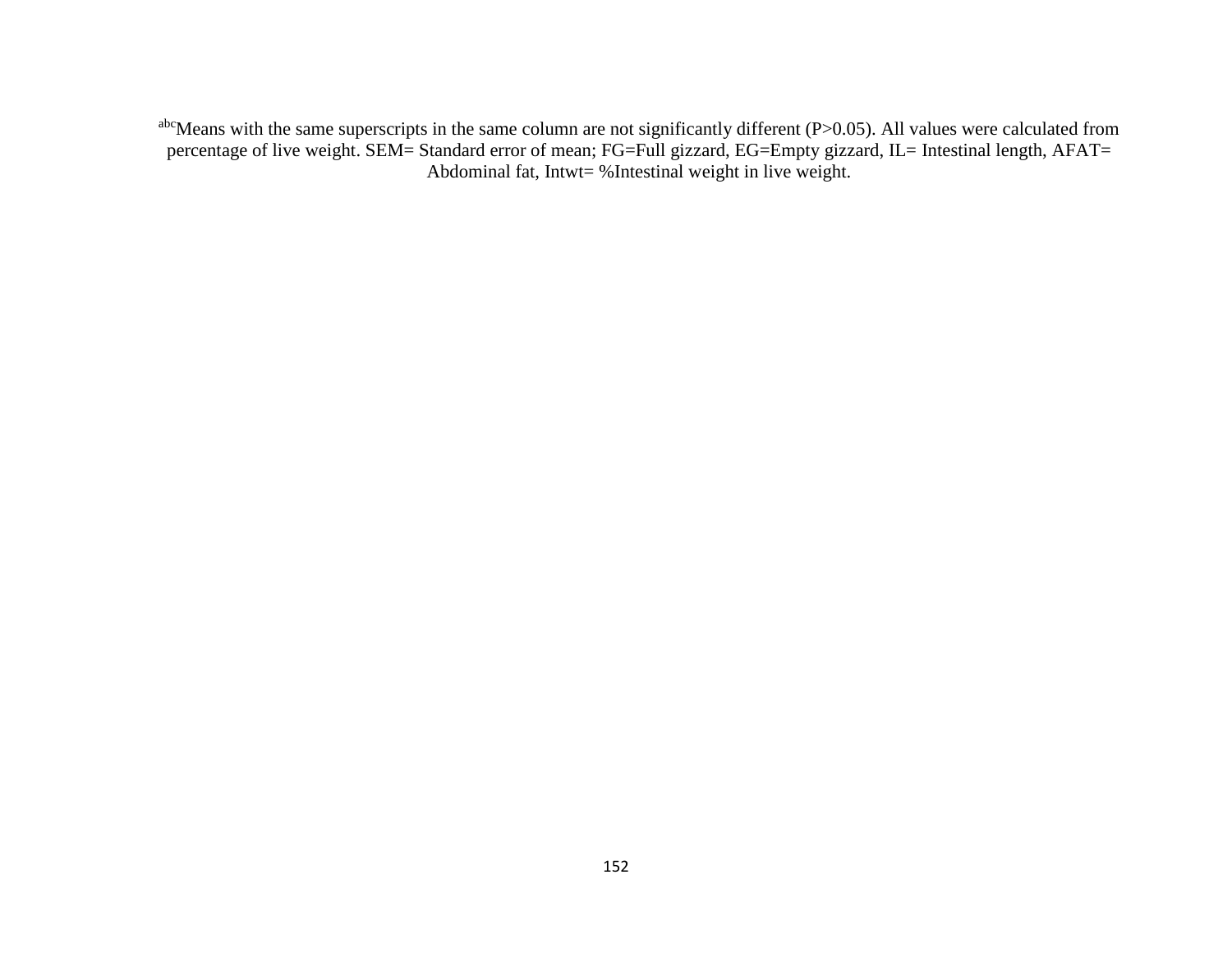Breast yield was highest with chickens on Control (24.90%) while the least yield was reported on chickens of 20% FCPM (21.77). Wing yield was highest in chickens on 60% SCPM (8.89%) while the lowest was recorded with chickens on 60% FCPM (7.55%). The highest heart yield was recorded withchickens of 20% CCPM (0.61%) and the least was recorded with WCPM (0.36%). The significant difference observed for both wings and heart yield negate the findings of (3) who observe no significant difference when chickens were fed lower inclusion of cassava peel based diets; the difference could be due to lower inclusion employed. The breast yield was similar to those reported by (5) which ranged from 23.04-24.73% for broiler chickens fed beta carotene bio-fortified cassava grit based diets. The variations observed were not consistent with the cassava peel products or inclusion level used; this could be adduced tothe iso-caloric and isonitrogenous diets used in this study.

# **CONCLUSION AND APPLICATION**

Replacement of up to 60% maize in broiler dietswith cassava peel products did not have adverse effecton the broiler meat yield and organ weights except for breast, wings, eviscerated weight and heart.

# **ACKNOWLEDGEMENT**

Authors appreciate the entire staff and management of International Livestock Research Institute, Ibadan for assisting the research with the cassava peel products used.

# **REFERENCES**

- 1. Abu, O. A., Olaleru, I. F., Oke, T. D., Adepegba,V. A. and Usman, B. (2015) Performance of broiler chicken fed diets containing cassava peel and leaf meals as replacements for maize and soya bean meal. *International Journal of Science and Technology,* 4 (4), 169-173.
- 2. Adeyemo, I. A. and Sani, A. 2013. Haematological parametres and serum biochemical indices ofbroiler chickens fed Aspergillus nigerhydrolyzed cassava peel meal based diet. *IJRRAS* 15 (3)June 2013 www.arpapress.com/Volumes/Vol 15Issue3/IJRRAS\_15\_3\_24.pdf
- 3. Egbunike, G.N., E.A. Agiang, A.O. Owosibo and A.A. Fatufe (2009). Effect of protein on performance and haematology of broilers fed cassava peel-based diets. *Archivos de zootecnia*. Vol. 58 (224), 655-662.
- 4. Nworgu FC, Egbunike GN, Ogundola FI. (2000). Performance and nitrogen utilization of broilers fed full fat extruded soybean meal and full fat soybean. *Tropical Animal Production Investigation*. 3:47–54.
- 5. Ogunwole, O. A., Lawal, H. O., Idowu, A. I., Oladimeji, S. O., Abayomi, F. D., and Tewe, O. O. (2016). Carcass Characteristics, Proximate Composition and Residual Retinol in Meat of Broiler Chickens Fed β-Carotene Cassava (*ManihotEsculenta*Crantz) Grits Based Diets. *Journal of Animal Production Research;* 28(2):102-117.ISSN 0189- 0514.
- 6. Oyebimpe, K., A. O. Fanimo, O. O. Oduguwa and W. O. Biobaku (2006). Response Of Broiler Chickens To Cassava Peel and Maize Offal In Cashew nut Meal-Based Diets *Archivos de Zootecnia.* 55 (211): 301-304.
- 7. Tewe, O. (1983). Thyroid cassava toxicity in animals. Pages 114-118 in Cassava toxicity end thyroid: research andpublic health issues. Proceedings, International Workshop on